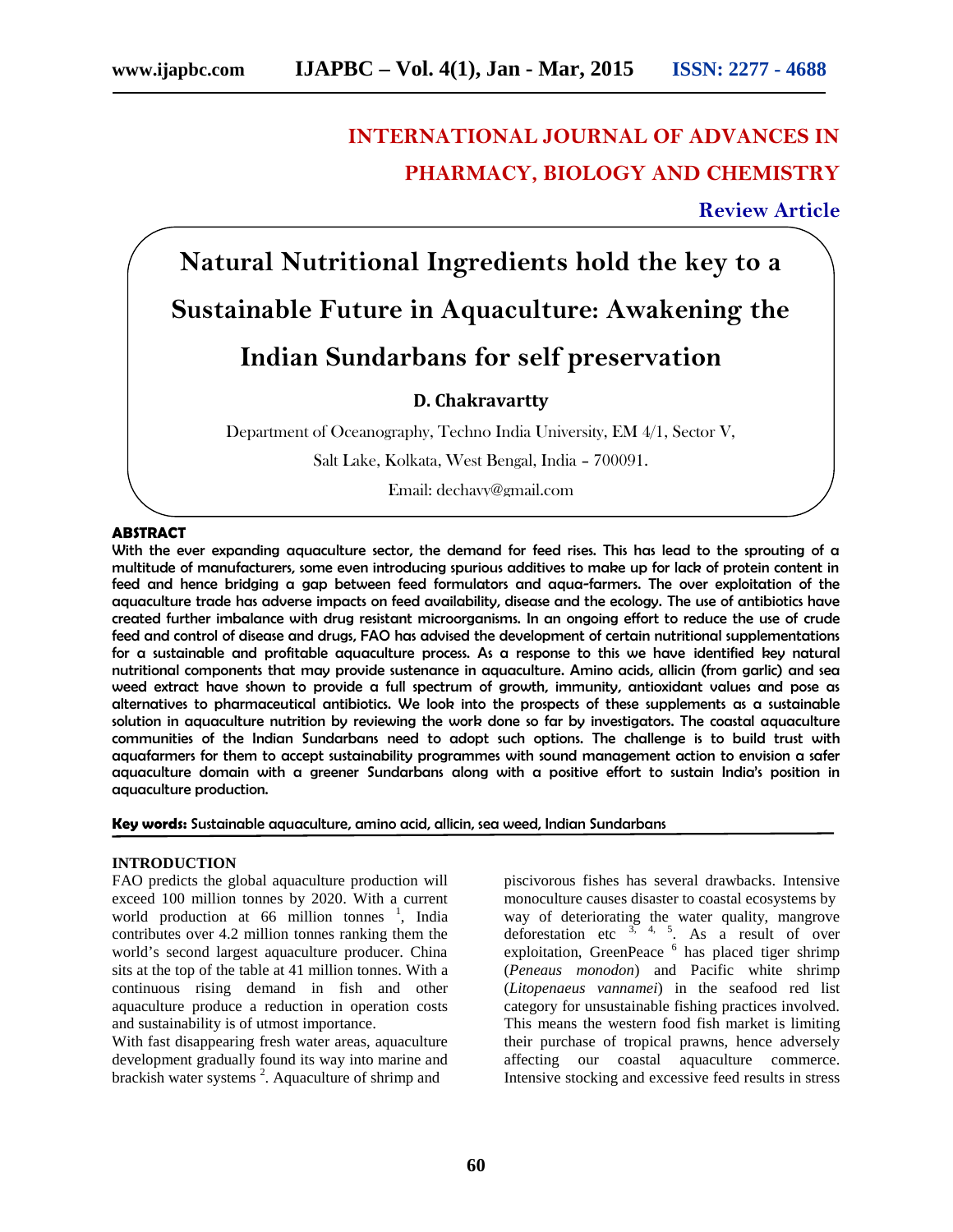and disease related loss. White spot syndrome is a relevant example in this context  $^{7,8}$ .

An additional concern is the use of antibiotics which are causing mutations within the microbial gene pool. FAO strongly recommends against the use of such drugs because of grave future impacts. Use of such chemicals is affecting human health via chemical residues accumulated in fish. The impact has serious consequences for the future. Multiple drug resistant strains of microorganisms are evolving creating imbalance in the ecosystem. Moreover uses of antibiotics also destroy beneficial microbes which boost aquaculture performance <sup>9</sup>.

Feed is of prime importance in modern aquaculture and accounts for a major share of total operational cost. Better utilization of feed directly affects profitability and environmental sustainability  $^{10}$ . Fish meal has historically been the protein source of choice in aquatic feeds, but global supplies have reached a plateau making it less available and more expensive  $11$ . Cost reduction of feed is a crucial aspect for the sustainability of the aquaculture sector. This can be achieved by reducing the amount of the most expensive feed constituent with an alternative ingredient without compromising on quality and yield; and poses no threat to the environment. Protein is the most expensive commodity in feed and fish meal is still the protein source held in very high regard. Fish meals have their own set of concerns: 1) disease vectors bringing infection into the culture pond, 2) stagnant global production volumes and 3) inconsistent supply based on seasonal fluctuations. Excess feeding is another issue since farmers administer large quantity to make up for the lower nutritional value of feeds  $12$ . In order to help the fish cultivators and address this concern, formulated feeds with minimal ecological impacts could be the mainstay.

Gradually the interest is moving towards plant based alternative protein sources. Apart from soyabean meal, floral mangrove associates native to Sundarbans such as salt marsh grass (*Porteresia coarctata*), and green algae (*Ulva lactuca*, *Enteromorpha intestinalis*) rich in protein and carotenoids are being used to develop meals for prawn cultivation with success <sup>13, 14</sup>. Such endeavors bring to light alternative and sustainable sources for environment friendly aquaculture. Unfortunately, the use of cheaper crude proteins from mustard cakes, dehydrated trash fish and animal entrails has flourished within the aquaculture feed industry <sup>15, 11</sup> which has resulted in deterioration of both fresh and brakishwater ponds leading to diseases, compromised yield and ecological damage <sup>16, 17</sup>.

Modern sustainable nutrition is been successfully used to improve immunity and help counter diseases, such as use of feed additives like -glucans from yeast to boost fish immunity reducing disease  $\alpha$  occurrence in tropical prawns  $^{18, 19, 20}$ . Immunity boosting nutrition is the buzz word, especially with the health impacts of antibiotics. Nucleotide supplementation in pacific white shrimp shows improved resistance against white spot syndrome virus, WSSV  $^{21}$ . Similarly the use of alginates (from marine algae) stimulates the immune system in tropical and moderate climate fishes  $22$ . Use of probiotics is showing promising results too in improved health, growth and feed conversion ratio  $^{23}$ , 24, 25 .

However not all immunostimulants can be effectively commercialized. High manufacturing costs make feed developers chose from locally available and easily sourced ingredients. Gujarat is the leading producer of commercial marine algae  $^{26}$ and its easy availability can assist us to formulate a combination of garlic and marine algae pure extracts. Amino acids purified from both soyabean and sea weed may be further used as a supplement.

FAO advices through technical investigations the development and implementation of amino acids, natural antibiotic-alternatives and immunostimulant based feed supplementations  $^{15}$ . From 2012 - 2013 West Bengal produced 1490.01 thousand tonnes of fish, ranking them the second largest fish producing state after Andhra Pradesh<sup>27</sup>. Adopting eco-friendly formulations in fishing areas of West Bengal may result in improving our fish trade. Although we can discuss at length about the advantages of alternative feed supplements, the primary challenge is to motivate the fish-farmers towards adopting such technologies. The paper provides information on the properties of amino acids, allicin and sea weed extract popular in the aquafeed trade and management action plans for encouraging sustainability in fishing areas of the Indian mangrove Sundarbans where over 70% of the population is dependent on the aquaculture trade. Awareness campaigns in the mangrove belts may assist the coastal communities to adopt more eco friendly strategies to improve fishing and sustain our environment as well as prepare us for an ever increasing demand for food. Extensive peer reviewed articles clearly indicate that amino acids, garlic and marine algae components are effective (Figure 1), and as later discussed there are a few developers pitching for the cause. The challenge is to provide support for the integration of sustainability in aquaculture programmes in ecologically critical areas of the Indian Sundarbans.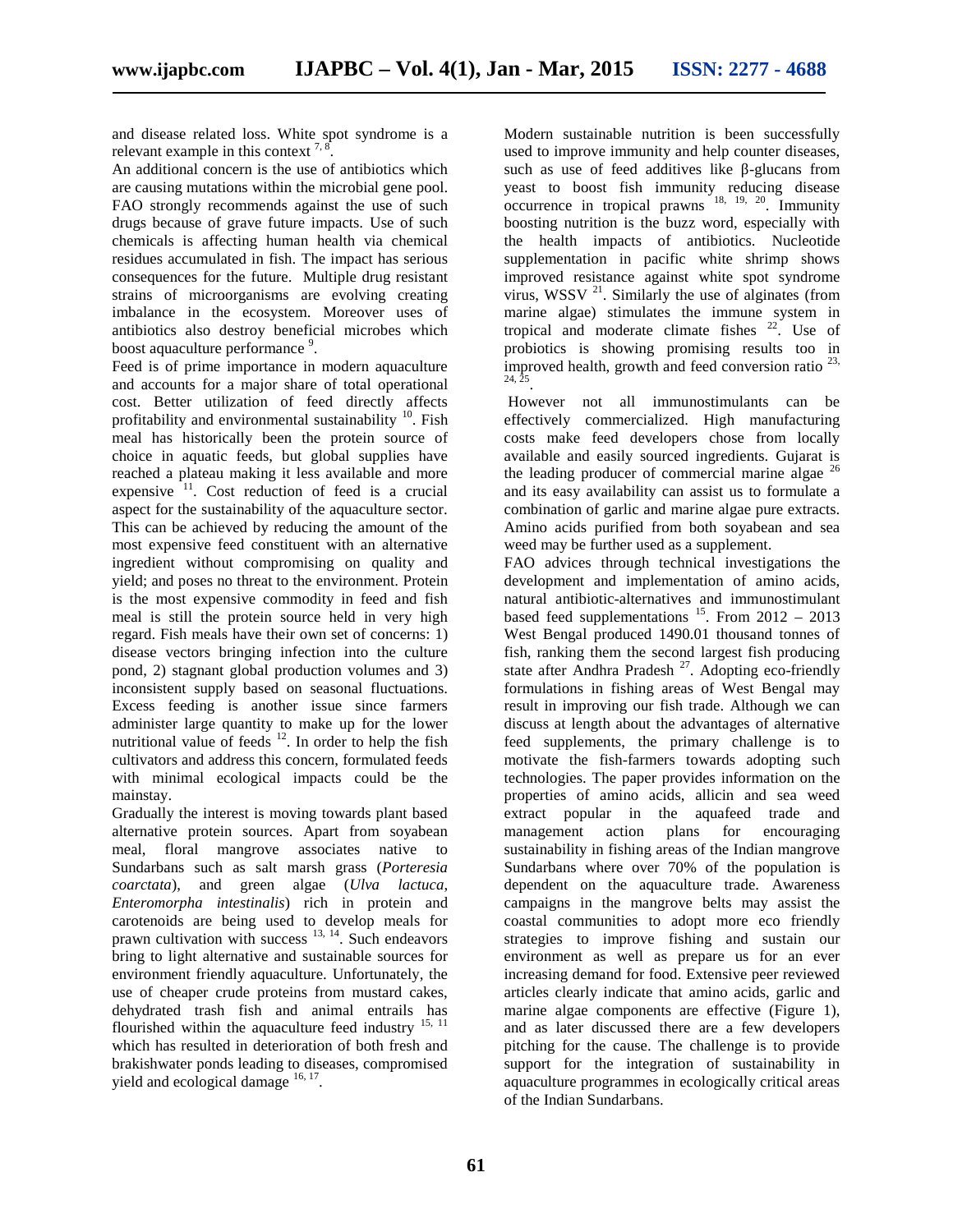## **AMINO ACIDS**

Amino acids can be segmented into essential, non essential and conditionally essential. The essential amino acids must be included in fish diet. The non essential ones can be synthesized by fish when required by using essential amino acids as a substrate. The conditionally essential amino acids are a branch of the non essential category, however they are included in the diet when the rate of their uptake exceeds rate of synthesis  $28$ . Amino acids control various biological processes in fish which govern their survival, development, immunity, appetite and health and their deficiency shows a lack of these. They are also documented to work as chemo attractants of feed, reduce aggressive tendencies and make them tolerant to environmental changes (salinity/temp/pH fluctuations), apart from improving taste of fish. Combinations of both essential and non essential amino acids have been shown to possess crucial functions in fish physiology. In the current feed development industry, amino acids are seen as either a part of pro-environmental or functional feeds/supplements. The former promotes growth and immunity, while the latter makes the stock tolerant to changes in the environment  $29, 30, 28$ . Amino acid supplementation with soya bean meal as a complete replacement of fishmeal is effective in weight gain of juvenile prawns  $^{31}$ , Nile tilapia  $^{32}$ , and rainbow-trout  $^{33, 34}$  suggesting a possibility of a reduction in protein based meals for fish without compromising on growth rate and hence reducing operation costs.

Alanine and glycine have been demonstrated to improve appetite and act as chemo attractants for juvenile fishes  $35$ . Arginine has been seen to promote a variety of functions in different fishes. In channel catfish it inhibits pathogenic bacteria <sup>36</sup>; in tilapia it controls neural development  $3^7$ . Supplementing the diet of hybrid striped bass with either arginine or glutamine has shown to boost the immune system by increasing superoxide anion content of macrophages. It also improves growth and gut development  $38$ . A and combination supplementation with arginine and histidine greatly improves growth performance in  $\frac{1}{2}$  Cysteine, glutamic acid and glycine acts as antioxidants by synthesizing glutathione in all fishes <sup>40</sup>. Sulphur containing amino acids methionine and cysteine are crucial for gene expression and protein synthesis <sup>41</sup>. Methionine supplemented with plant based feed exhibit desired growth in Pacific white shrimp  $4^2$ . Glutamine has been shown to promote growth and intestine development together with improved food digestion in carp species  $43$ . Histidine has been documented to make salmon tolerant to alterations in  $pH$ <sup>44</sup> and proline promotes

growth <sup>45</sup> . Arginine and methionine promote growth in tiger prawns  $46, 47$ ; while threonine promotes adequate weight gain in Pacific white prawn <sup>48</sup>. Tryptophan supplementation shows suppression of aggressive behavior in juvenile cod  $49$  and improved high temperature tolerance with reduced oxygen consumption in Indian carp *Cirrhinus mrigala* <sup>50</sup> . Valine supplementation has been documented to alter the gut flora composition and improve feed absorption and digestion coupled with growth in Jian carp  $5<sup>1</sup>$ . Leucine improves the immune system while lysine and methionine facilitate lipid transport in fishes  $52, 53$ . Tyrosine and phenylalanine are known to improve metamorphosis in fish larvae as they improve thyroid hormone synthesis  $54$  and have been shown to promote growth in milk fish  $55$ . Supplementation with lysine and methionine in soyabean fed milk fish and grey mullet demonstrates optimum growth with minimal metabolic wastes <sup>56</sup>.

All the various amino acids have certain functions in fish physiology and they meet both functional and environmental needs of fishes. In Figure 2 we consider the various amino acids and their effectiveness in sustaining our aquaculture demands.

## **ALLICIN**

With the growing demand for fish, the aquaculture sector is maximizing their production by using excess feed formulations with high stocking density. Such practices are resulting in immune compromised stock resulting in bacterial and fungal infections. To counter disease related loss, various antibacterial chemicals have been applied which are causing complications. Health of cultured fish is deteriorating together with a threat to the environment and humans. Bacterial antibiotic resistance is a major concern. As a result, safe performance boosting alternatives are a must. Garlic has been celebrated for centuries as a natural immune-stimulant and antimicrobial agent, dating back to ancient Egyptian medicine <sup>57</sup>. Garlic's zero side effects on our ecology and health makes it a choice pick for sustainable feed development.

The active ingredient of garlic is predominantly thiosulfinates called Allicin. Its broad spectrum antibacterial, antifungal and antiviral properties have been extensively documented. This includes drug *E.coli* strains, protozoans and platyhelminthes which affect *Lates calcarifer* farming. This exclusive protection is attributed to its reaction to thiol groups of core biological enzymes like RNA polymerase  $58, 59, 60$ . However, researchers reveal the selective action of garlic where it acts against pathogenic variety and improves performance of beneficial ones like *Lactobacillus bifidus* <sup>61</sup> .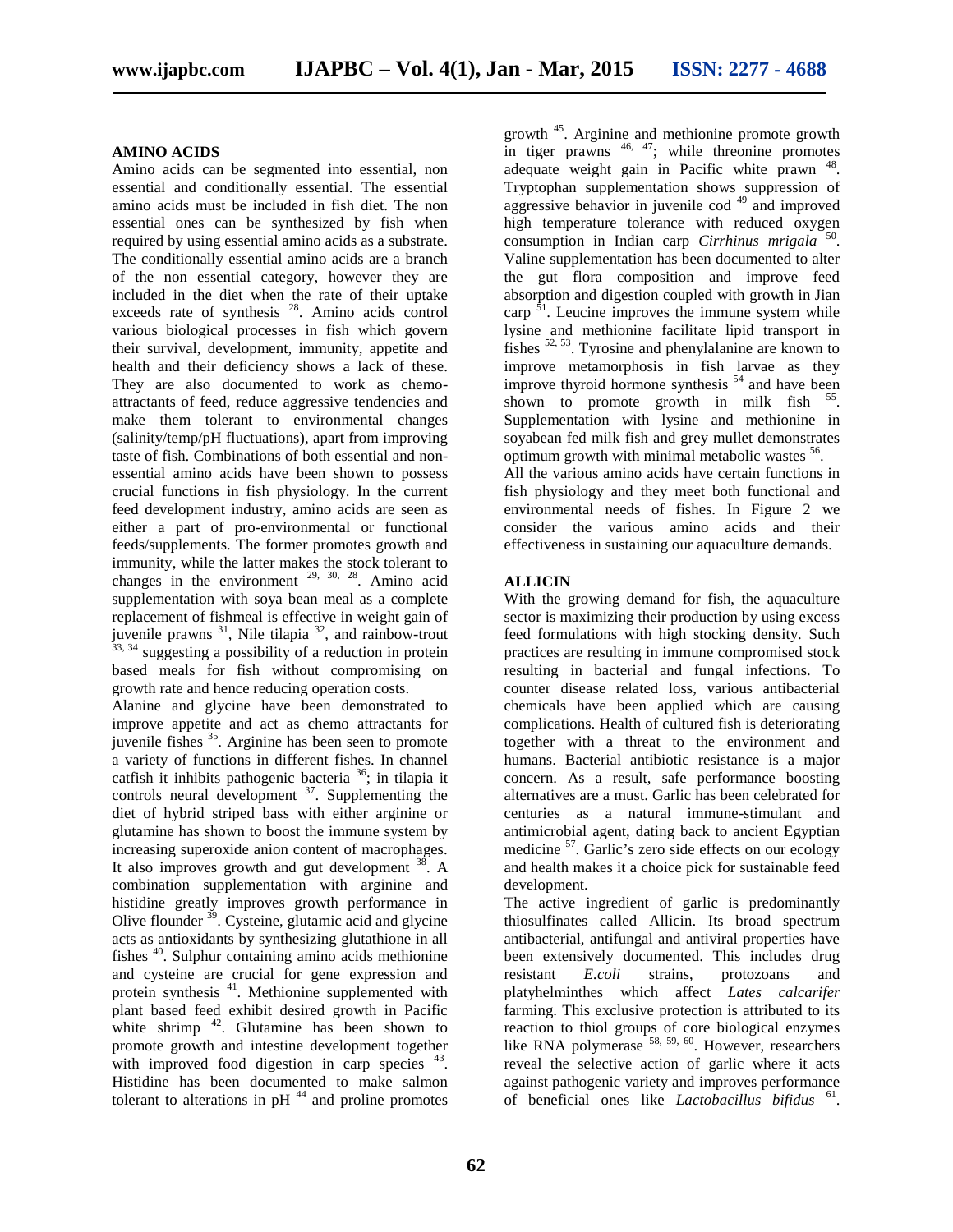Researchers <sup>24</sup> discuss the probiotic feed benefits of this species of bacteria in aquaculture, suggesting that garlic extracts can be beneficial in enhancing such formulations. In Thailand, garlic is being mixed into feed and administered to prawn farms to avoid bacterial infections <sup>62</sup>.

Together with garlic's excellent track record in controlling pathogens, it's been observed to boost growth, weight gain and blood content in fishes. Overall fish growth and haemoglobin has been documented to be significantly higher than controls 63 . In tilapia the supplementation of garlic has improved survival rates by stimulating a spike in monocytes. Garlic improved storage life of flesh, as it was demonstrated to last longer in ice with minimal mould infection <sup>57</sup>. Improved quality of flesh with garlic supplementation has been attributed to an increase in protein content and lowering of lipids <sup>64</sup>. These effects are thought to be due to the rise in glutathione peoxidase which in turn boosts antioxidants hence protecting the tissue against oxidative radicals <sup>65</sup> . Sulphur containing compounds in fish impart its flavour. Investigators  $\overline{61}$  reveal that the sulphide components of garlic when included in fish feed can improve both quality and flavour of the flesh. The garlic flavour also acts as a potent feed attractant and improves feed conversion ratio.

## **SEA WEED EXTRACTS**

The importance of sea weeds as functional food is primarily because of their rich source of bioactive polysaccharides, antioxidants and amino acids. Apart from their use as alginate in various food grade and laboratory materials, they have a big role to play in sustainable aquafeed technology.

It is beneficial to use pure extracts rather than sea weeds themselves for the following reasons i) improve bioavailability of its active components, and ii) remove toxins present in the raw source.

Sulfated polysaccharides retard growth of pathogenic bacteria. Studies <sup>66</sup> show disease resistance against strong pathogens like *Aeromonas hydrophila* in *Pangasianodon* sp. Like allicin they also act as prebiotics. The most celebrated of these are alginates, fucoidan, laminarin and galactans. These polysaccharides compose the cell wall and inter cellular matrix of seaweeds. Fucoidan is sourced from brown seaweed and possess anti viral, anti tumour, anti inflammatory and antioxidant properties. Scientists <sup>67</sup> have demonstrated increased survival rate of white spot syndrome virus affected tiger prawns by administering fucoidan extracts from brown or green seaweed. Laminarin is also present in brown seaweed had acts as a prebiotic, apart from containing anti viral and antibiotic properties. Nearly

47% of brown seaweed biomass is comprised of alginate and acts as a potent antibiotic and anti inflammatory. Galactans have anti tumour and antiviral activities <sup>68, 69</sup>.

Antioxidants present in seaweed are in the form of carotenoids, phycobiliproteins and polyphenols. Both of these are strong free radical scavengers with phycobiliproteins possessing additional antiviral and anti inflammatory values. Pholorotannins are a form of polyphenols which has both antioxidant and antibacterial values <sup>68, 69, 22</sup>.

Seaweeds are rich in amino acids aspartic acid and glutamic acid. In red seaweeds they comprise 14 and 19% of total amino acids. While in green seaweeds they are 26 and 32% respectively. The highest content is in brown seaweeds with 22 and 44% of total amino acids <sup>70</sup>. Utilizing mixed sea weed extracts provide feed developers a full profile to work with and improve on the sustainability quotient.

### **CONCLUSION**

The River Ganges flow out into the Bay of Bengal and at this confluence has formed the Indian Sundarban Mangrove ecosystem, which is an UNESCO World Heritage site for its rich biodiversity and productivity. It spans an area of 9630 sq. km and comprises of  $102$  islands  $71$ . Fishing areas of Kakdwip, near the banks of the Kalnagini River (21°52'06"- 21°86'83"N, 88°11'12"E - 88°18'67"E), Namkhana (21.7667° N, 88.2333° E) and Sagar  $(21.8<sup>o</sup> N, 88.1<sup>o</sup> E)$  in South 24 Parganas, Indian Sundarbans are been extensively covered (See map in Fig. 3) in an effort to create awareness regarding sustainable aquaculture practices as a large proportion of aquafarmers are engaged in high risk intensive monoculture of tropical shrimps and prawns like *Peneaus monodon* and *Litopenaeus vannamei*. Suggested methods: (a) conducting education seminars through local Block Development Offices (BDOs) to current and prospective brackishwater cultivators as well as Government fisheries officers; (b) door to door interaction with aquafarmers; (c) distribution of free samples of supplements to aquafarmers and educating them about the benefits of using such low cost immune boosters along with sustainable practices of polyculture for tropical prawns (See Fig. 4)

The important factor is building trust, and that is done with advertising trials in experimental ponds and by providing samples to aquafarmers through seminars. A sustainable solution has meaning once visible tests are positive and farmers can 'see' the difference. Conducting seminars through Panchayat Block Development Offices is a way of breaking the ice; however it is far from melting it.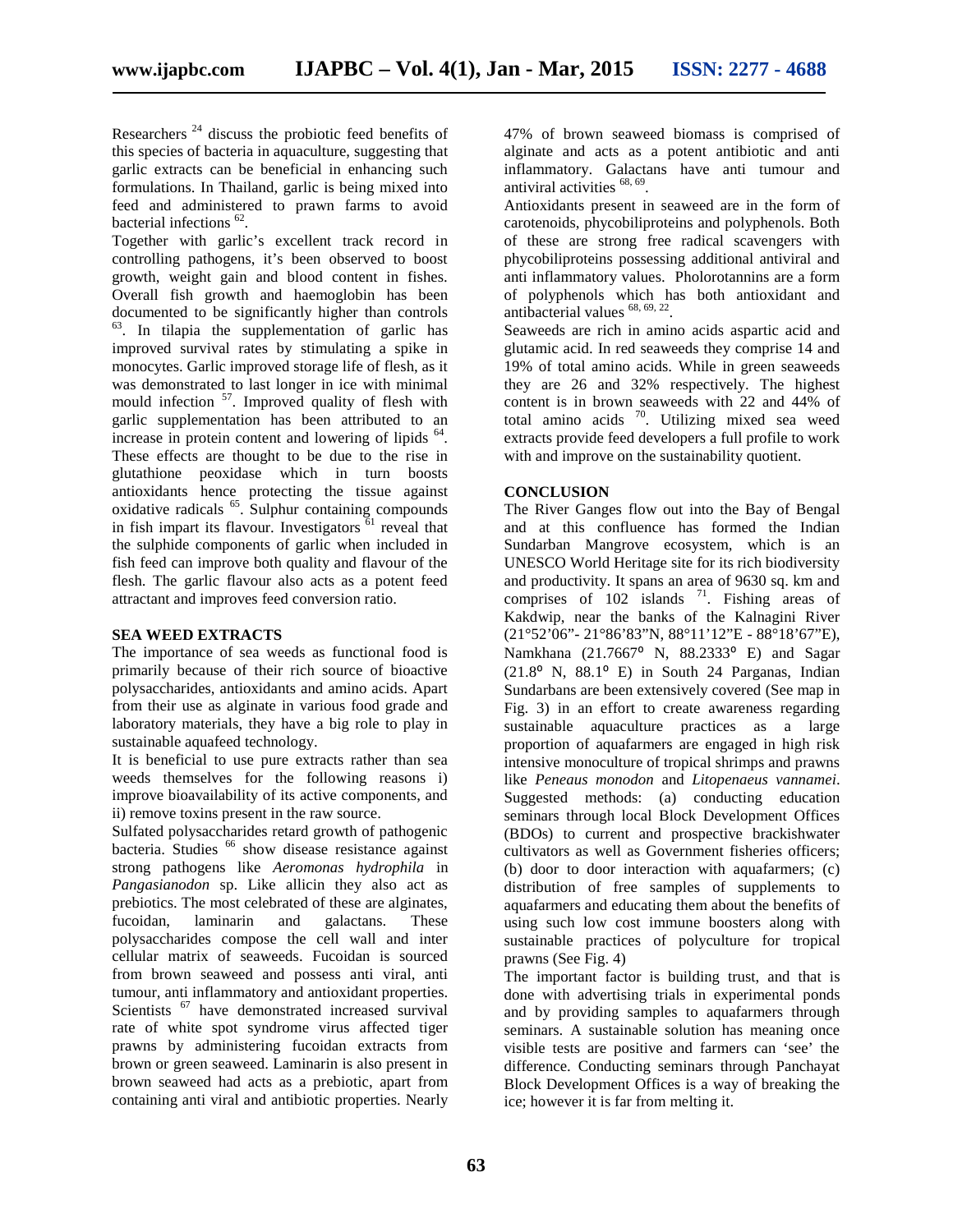The challenge is 'accepting change'. In spite of positive results local farmers are always apprehensive about trying a new solution. Hence local network with the local village development offices is a crucial step towards bridging the gap. Economic development of local fishing communities is a necessary step for overcoming their mind block on accepting a new solution. Various manufacturers have supplied spurious products with false claims that have also contributed to this hindrance  $11$ . The strength of the aquaculture community comes from the sustainability quotient. Excess feed inputs can disrupt the balance of the fish trade; however its control with designed nutrition has a promising future 72 . Antibiotics face a strong criticism from the community, and herbal resources are still held in high regard as an alternative option. Local communities have shown considerable interest in herb based products and appreciate the need for alternative supplements which has sparked researchers to continue their investigations on herb based drugs in the feed industry  $^{64, 73, 74}$ .

Direct farmer interactions are a must in building this trust. Door to door promotion attracts a fair response from prawn and fish cultivators of the area. Regular customer contact and feed-backs can generate 'need' based solutions. Such strategies may streamline productivity based on precise formulations as per the requirements and conditions. The manufacturer has to alter formulations for the desired result, hence creating a repertoire of feed formulations  $^{28}$ . With a gradual shift towards plant protein sources, formulated amino acid nutritional supplementation will further the efforts in increasing efficiency in feed utilization without compromising with metabolic performances<sup>75</sup>.

.It is imperative to improve profits for the fish farmer. Cost based analysis is an ongoing process. Pricing and logistics can prove to be a hindrance in farmer support since affordability and timely administration ensures a good crop, hence strategic locations need to be identified which can reach out to remote centres in the Indian Sundarbans<sup>76</sup>.

.A few commercial fish cultivators of the Indian Sundarbans start implementation; now the real question is whether such sustainable options will make a difference in lowering the use of excess feed, antibiotics and other potentially harmful chemicals and pave the green path towards saving our mangroves. Herbal and amino acid based feed supplement solutions are currently available to the

Indian aquafarmers like Grofast, Prolive and Biona from SRIBS Biotekno International (www.sribsbio.in); Lucanthin, Procee (contains amla extracts) and Promass from Anfomed India (http://www.anfomedindia.com/aquaculture.html); Lividol-FS-Aqua from Neospark (http://www.neospark.com/aquaculture.html). Such trends indicate a keen interest in formulators to maintain India's world ranking in aquaculture produce. However, in spite of the design and manufacturing, there is no real presence of these nutritional options in ecologically sensitive aquaculture regions like the Indian Sundarbans in spite of the very fact that eco-friendly solutions forms a stable backbone of this high demand aqua-feed industry where protein is an expensive commodity  $74$ ,  $\frac{76}{6}$ . There is no doubt that pharmaceutical antibiotics

can deliver in sprint runs, however the future remains obscured. Hence technology is gradually going back to the knowledge of the ancient Ayurvedas, the Unani and Egyptian medicine of herbal uses  $^{73}$ ,  $^{74}$ . The World Bank survey reveals that in countries of South Asia, per capita income is on the rise, which is resulting in an increase in food fish consumption  $77$ . Combined with new age biotechnology we can isolate purified bioactive components which are stronger and greener! Moreover, programmes for active culture of marine algae in the Sundarbans are strongly recommended. It is beneficial to use extracts rather than the plants themselves for the following reasons: i) improves bioavailability of its active components, and ii) removes any toxins present in the raw source  $^{73}$ . With versatile functions and applications in therapeutic feed, sustainable supplementation holds considerable potential in the growth of modern day aquaculture together with protecting our coastal communities <sup>76</sup>.

## **ACKNOWLEDGEMENT**

I am grateful to the people of Kakdwip, Namkhana and Sagar for their help and understanding. My heartfelt thanks to Shri Purnendu Shekhar Mondal, Director of both the Nagendra D.Ed College for Girls, Rudranagar, Sagar Island and the Namkhana B.Ed College for his support to the cause. I am extremely grateful to the NatureNerve team, Kolkata for sharing the passion for aquaculture sustainability and thankful to Techno India University, Kolkata for the necessary infrastructure and facility.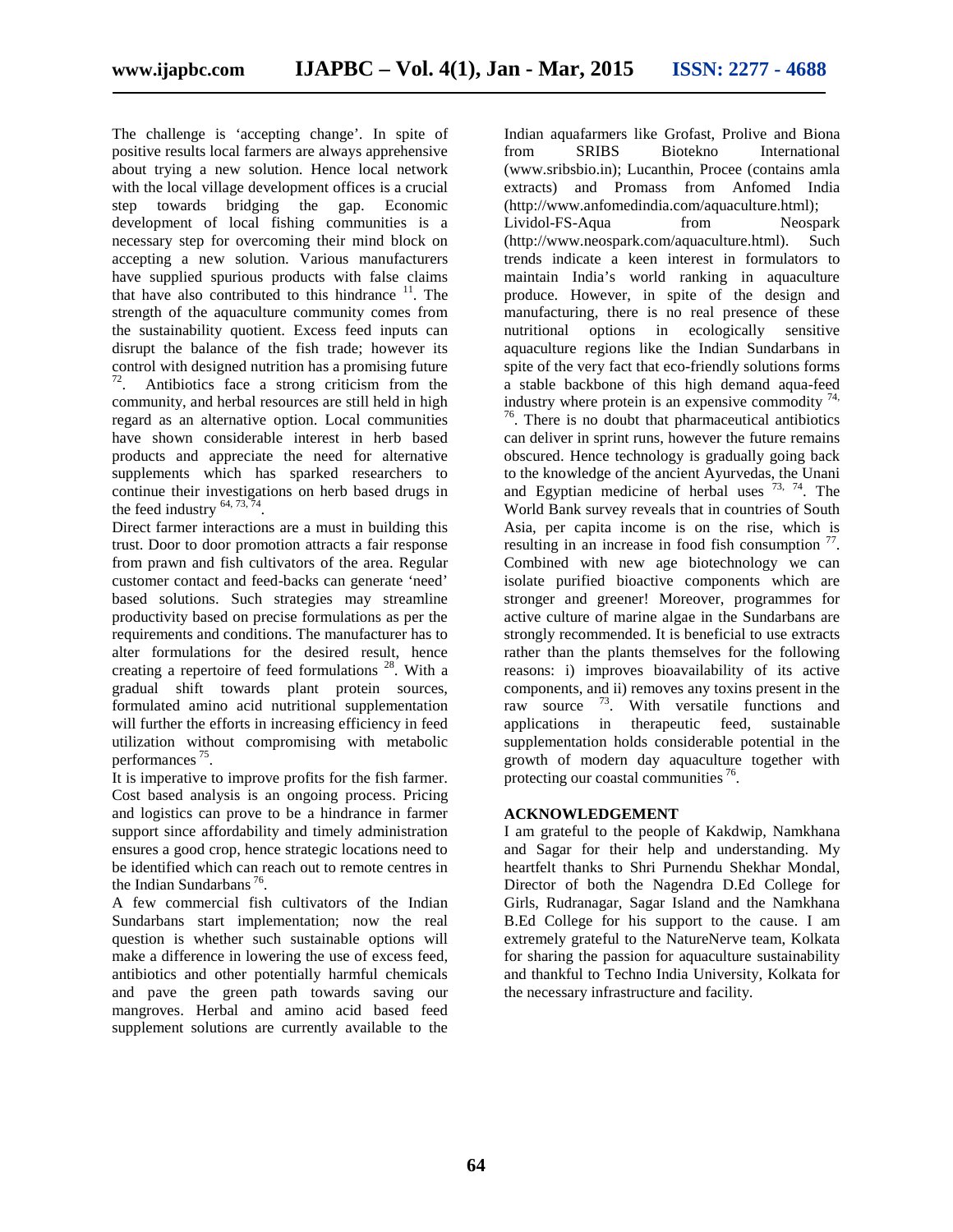

**Fig. 1**

**The properties of amino acids, allicin and sea weed extracts (Li et al, 2009; Lee and Gao, 2012; Jana et al, 2012; Nwabueze, 2012; Militz et al, 2014; Chojnacka et al, 2012).**



**Fig. 2 Properties of amino acid in aquaculture nutrition (adapted from Li et al, 2009).**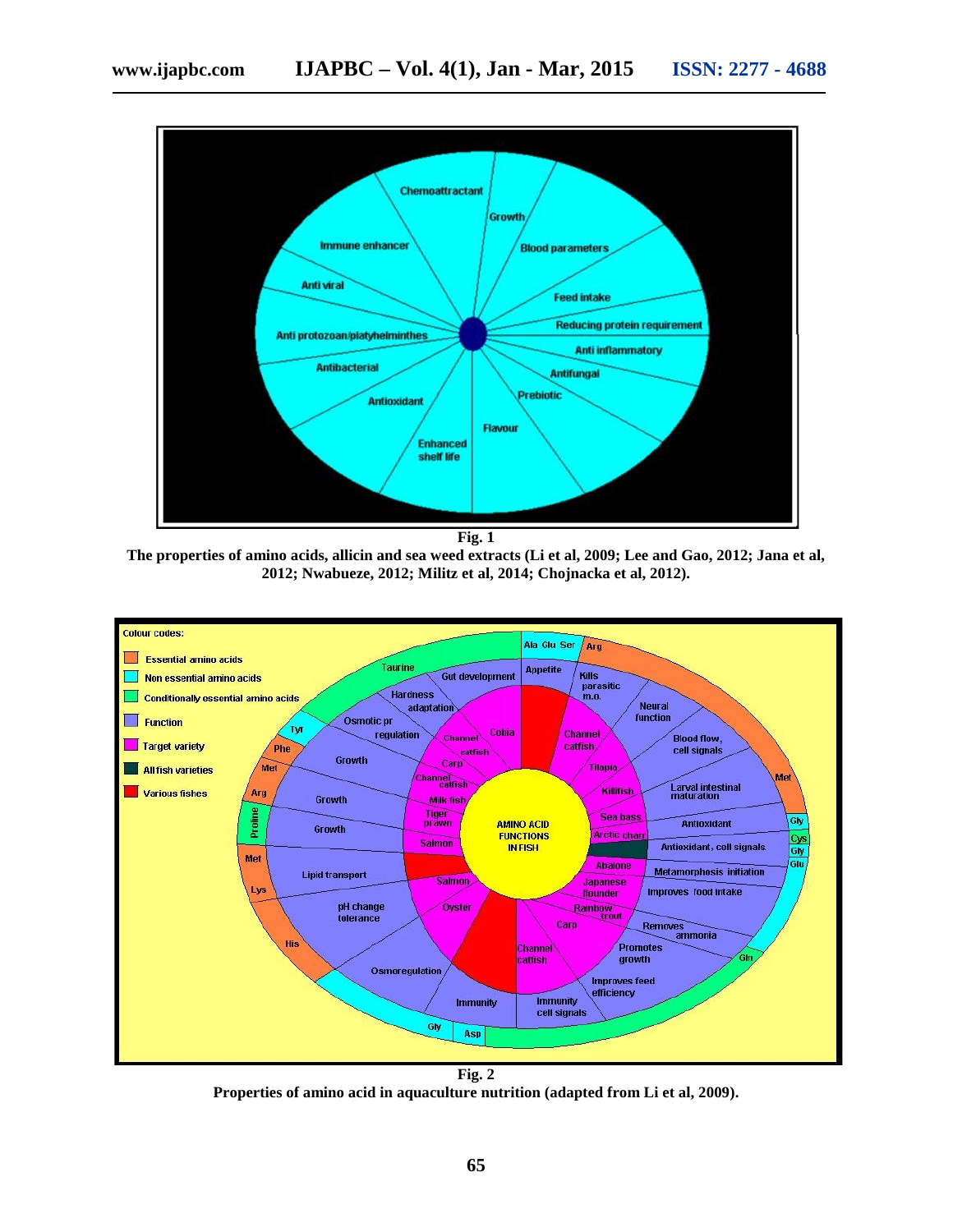

**Map of the Indian Sundarbans with the major towns. Map courtesy: Indian Railways**



**Fig. 4**

**120 day culture of** *Peneaus monodon* **using amino acid, allicin and sea weed based feed supplementation in Kakdwip, Indian Sundarbans.**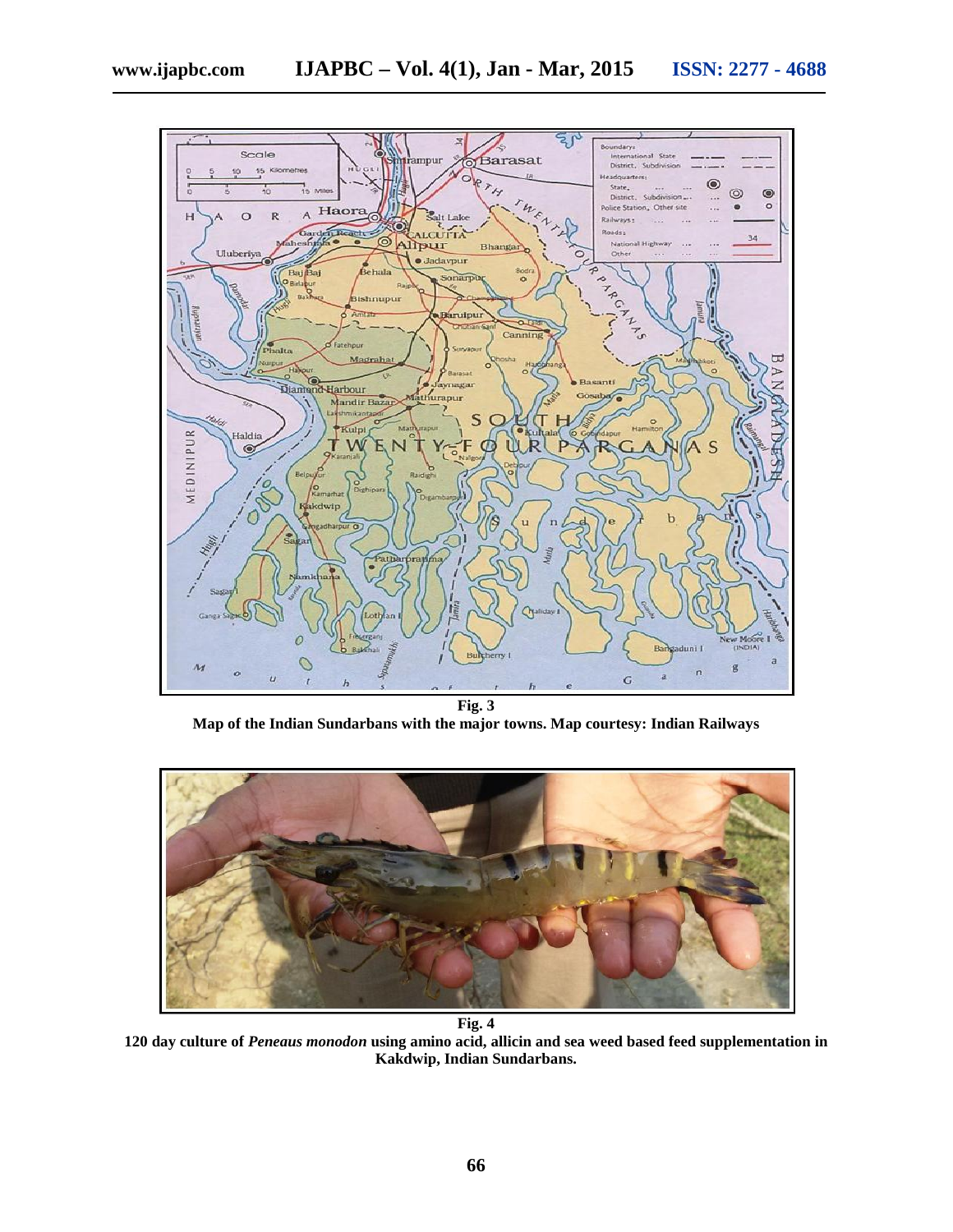#### **REFERENCES**

- 1. FAO Fisheries and Aquaculture Department. Global Aquaculture Production Statistics for the year 2012. Published 2014; ftp://ftp.fao.org/FI/STAT/Overviews/Aquacultu reStatistics2012.pdf
- 2. Troell M. Integrated marine and brackishwater aquaculture in tropical regions: research, implementation and prospects. In D. Soto (ed.). Integrated mariculture: a global review. FAO Fisheries and Aquaculture Technical Paper, Rome, FAO, 2009; 529: 47 – 131.
- 3. Primavera JH. Socio-economic impacts of shrimp culture. Aquaculture Research, 1997; 28:  $815 - 827.$
- 4. Valiela I, Bowen JL, York JK. Mangrove forests: One of the world's threatened major tropical environments. BioScience, 2001; 51(10): 807-815.
- 5. Thornton C, Shanahan M, Williams J. From wetlands to wastelands: Impacts of shrimp farming. Wetland Science and Practice, 2003;  $20(1)$ : 48 – 53.
- 6. Greenpeace International Seafood Red List. http://www.greenpeace.org/international/en/cam paigns/oceans/which-fish-can-I-eat/red-list-of species/
- 7. Karunasagar I, Otta SK, Karunasagar I. Histopathological and bacteriological study of white spot syndrome of *Penaeus monodon* along the west coast of India, Aquaculture, 1997; 153: 9 – 13.
- 8. Lo C, Leu J, Ho C, Chen C, Peng S, Chen Y, Chou C, Yeh P, Huang C, Chou H, Wang C , Kou G. Detection of baculovirus associated with white spot syndrome (WSBV) in penaeid shrimps using polymerase chain reaction, Diseases of Aquatic Organisms, 1996; 25: 133 – 141.
- 9. FAO, OIE and WHO Joint Report. Antimicrobial use in aquaculture and antimicrobial resistance. Seoul, Republic of Korea, 2006; ftp://ftp.fao.org/ag/agn/food/aquaculture\_rep\_13 \_16june2006.pdf
- 10. De Silva SS. Reducing feed costs in aquaculture: Is the use of mixed feeding schedules the answer for semi-intensive practices? Aquaculture Asia, 2006; 11(4): 7 – 12.
- 11. Rana KJ, Siriwardena S, Hasan MR. Impact of rising feed ingredient prices on aquafeeds and aquaculture production. FAO Fisheries and Aquaculture Technical Paper 2009; 541: 63p.
- 12. Craig S, Helfrich LA. Understanding Fish Nutrition, Feeds, and Feeding. Virginia Tech, 2009; Virginia Cooperative Extension 420-256. https://pubs.ext.vt.edu/420/420-256/420- 256\_pdf.pdf
- 13. Mitra A, Banerjee K. Mangroves and their associates: our next door neighbour. WWF-India publishing, 2006; Canning Field Office, Sundarbans Landscape Project
- 14. Mondal K, Ghosh R, Bhattacharyya SB, Zaman S, Mallik A, Das M, Mitra A. Partial replacement of fish meal with mangrove based plant ingredients and its effect on water quality,<br>growth performance and length-weight growth performance and length-weight relationship of freshwater prawn *Macrobrachium rosenbergii*. Species, 2013;  $3(8): 15 - 21.$
- 15. Naylor RL, Goldberg RJ, Primavera JH, Kautsky N, Beveridge MCM, Clay J, Folke C, Lubchenco J, Mooney H, Troell M. Effect of aquaculture on world fish supplies. Nature 2000; 405: 1017 – 1024.
- 16. Cho CY, Bureau DP. A review of diet formulation strategies and feeding systems to reduce excretory and feed wastes in aquaculture. Aquaculture Research, 2001; 32(1): 349 – 360
- 17. Webb Jr. KA, Gatlin III DM. Effects of dietary protein level and form on production characteristics and ammonia excretion of red drum *Sciaenops ocellatus*. Aquaculture, 2003;  $225: 17 - 26.$
- 18. Suphantarika M, Khunrae P, Thanardkit P, Verdyun C. Preparation of spent brewer's yeast -glucans with a potential application as an immunostimulant for black tiger shrimp, *Penaeus monodon*. Bioresource Technology,  $2003$ ; 88:  $55 - 60$ .
- 19. Chang CF, Su MS, Chen HY, Liao IC. Dietary -1,3-glucan effectively improves immunity and survival of *Penaeus monodon* challenged with white spot syndrome virus. Fish & Shellfish Immunology, 2003; 15: 297 – 310.
- 20. Ganguly S. Feed supplements for sustainable<br>aquaculture with special emphasis to aquaculture with special emphasis to immunostimulant additives for prevention of disease transmission in aquatic habitats: An editorial. Research Journal of Chemical and Environmental Sciences, 2013;  $1(3)$ :  $1 - 2$ .
- 21. Andrino KGS, Serrano Jr AE, Corre Jr VL. Effects of Dietary Nucleotides on the Immune Response and Growth of Juvenile Pacific White Shrimp *Litopenaeus vannamei* (Boone, 1931). Asian Fisheries Science, 2012; 25: 180 – 192.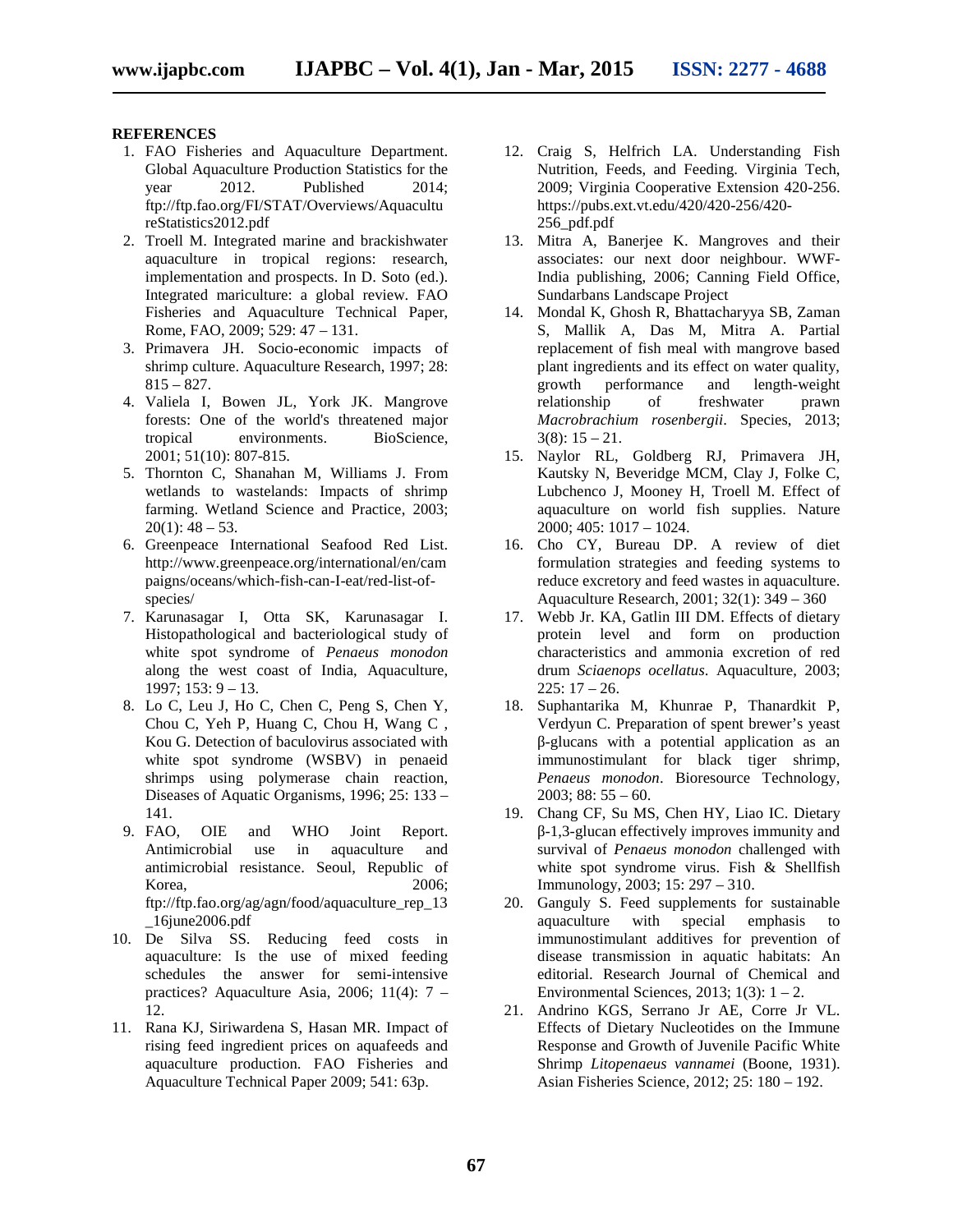- 22. Ringo E, Olsen RE, Vecino JLG, Wadsworth S, Song SY. Use of immunostimulants and nucleotides in aquaculture: a review. Journal of Marine Science Research and Development,  $2012$ ;  $2(1)$ :  $1 - 22$ .
- 23. Rengpipat S, Rukpratanporn S, Piyatiratitivorakul S, Menasaveta P. Immunity enhancement in black tiger shrimp (*Penaeus monodon*) by a probiont bacterium (*Bacillus* S11). Aquaculture, 2000; 191: 271 – 288.
- 24. Miscevic M, Cirkovic M, Jovanovic R, Ljubojevic D, Novakov N, Masic Z, Markovic M. Effect of probiotics on the production of one-year old tench and common carp. Archiva Zootechnica, 2012; 15(4): 69 – 76.
- 25. Ghosh AK, Sarkar S, Bir J, Islam SS, Huq KA, Naser MN. Probiotic Tiger Shrimp *(Penaeus monodon)* Farming at Different Stocking Densities and its Impact on Production and Economics. International Journal of Research in Fisheries and Aquaculture, 2013;  $3(2)$ :  $25 - 29$ .
- 26. Mitra A, Banerjee K, Basu S, Mukherjee A, Mandal B. Training manual on non-classical uses of mangrove resources of Indian Sundarbans for alternative livelihood programmes: Use of seaweeds in fishfeed preparation. WWF-India publishing, 2006; Canning Field Office, Sundarbans Landscape Project.
- 27. Ministry of Agriculture, Government of India. Fisheries profile of India. Dept of Animal Husbandry, Dairying & Fisheries, 2013; http://www.dahd.nic.in/dahd/WriteReadData/Fis heries%20Profile%20of%20India%2015.7.2013 .pdf
- 28. Li P, Mai K, Trushenski J, Wu G. New developments in fish amino acid nutrition: towards functional and environmentally oriented aquafeeds. Amino Acids, 2009; 37(1):  $43 - 53$ .
- 29. Ketola GH. Amino acid nutrition of fishes: Requirements and supplementation of diets. Comparative Biochemistry and Physiology, 1982; 73B(1): 17 – 24.
- 30. Cowey CB. Amino acid requirements of fish: a critical appraisal of present values. Aquaculture, 1994; 124: 1 – 11.
- 31. Floreto EAT, Bayer RC, Brown PB. The effects of soybean-based diets, with and without amino acid supplementation, on growth and biochemical composition of juvenile American lobster, *Homarus americanus*. Aquaculture, 2000; 189: 211 – 235.
- 32. Furuya WM, Pezzato LE, Barros MM, Pezzato AC, Furuya VRB, Miranda EC. Use of ideal

protein concept for precision formulation of amino acid levels in fish-meal-free diets for juvenile Nile tilapia (*Oreochromis niloticus* L.). Aquaculture Research, 2004; 35: 1110 – 1116.

- 33. Rodehutscord M, Becker A, Pack M, Pfeffer E. Response of rainbow trout (*Oncorhynchus mykiss*) to supplements of individual essential amino acids in a semipurified diet, including an estimate of the maintenance requirement for essential amino acids. The Journal of Nutrition, 1997; 127(6): 1166 – 1175.
- 34. Gaylord TG, Barrows FT. Multiple amino acid supplementations to reduce dietary protein in plant-based rainbow trout, *Oncorhynchus mykiss*, feeds. Aquaculture, 2009; 287: 180 – 184.
- 35. Shamushaki VAJ, Kasumyan AO, Abedian A, Abtahi B. Behavioural responses of the Persian sturgeon (*Acipenser persicus*) juveniles to free amino acid solutions. Marine and Freshwater Behaviour and Physiology, 2007; 40: 219 – 224.
- 36. Pohlenz C, Buentello A, Helland SJ, Gatlin III DM. Effects of dietary arginine supplementation on growth, protein optimization and innate immune response of channel catfish *Ictalurus punctatus* (Rafinesque 1818). Aquaculture Research, 2014; 45(3): 491 – 500. doi:10.1111/j.1365-2109.2012.03252.x
- 37. Bordieri L, di Patti MCB, Miele R, Cioni C. Partial cloning of neuronal nitric oxide synthase (nNOS) cDNA and regional distribution of nNOS mRNA in the central nervous system of the Nile tilapia *Oreochromis niloticus*. Molecular Brain Research, 2014; 142: 123 – 133.
- 38. Cheng Z, Gatlin III DM, Buentello A. Dietary supplementation of arginine and/or glutamine influences growth performance, immune responses and intestinal morphology of hybrid striped bass (*Morone chrysops*×*Morone saxatilis*). Aquaculture, 2012; 362 – 363: 39 – 43.
- 39. Han Y, Koshio S, Ishikawa M, Yokoyama S. Interactive effects of dietary arginine and histidine on the performances of Japanese flounder *Paralichthys olivaceus* juveniles. Aquaculture, 2013; 414 – 415: 173 – 182.
- 40. Wu G, Fang YZ, Yang S, Lupton JR, Turner ND. Glutathione metabolism and its implications for health. Journal of Nutrition, 2004; 134:489–492.
- 41. Tesseraud S, Coustard SM, Collin A, Seiliez I. Role of sulfur amino acids in controlling nutrient metabolism and cell functions: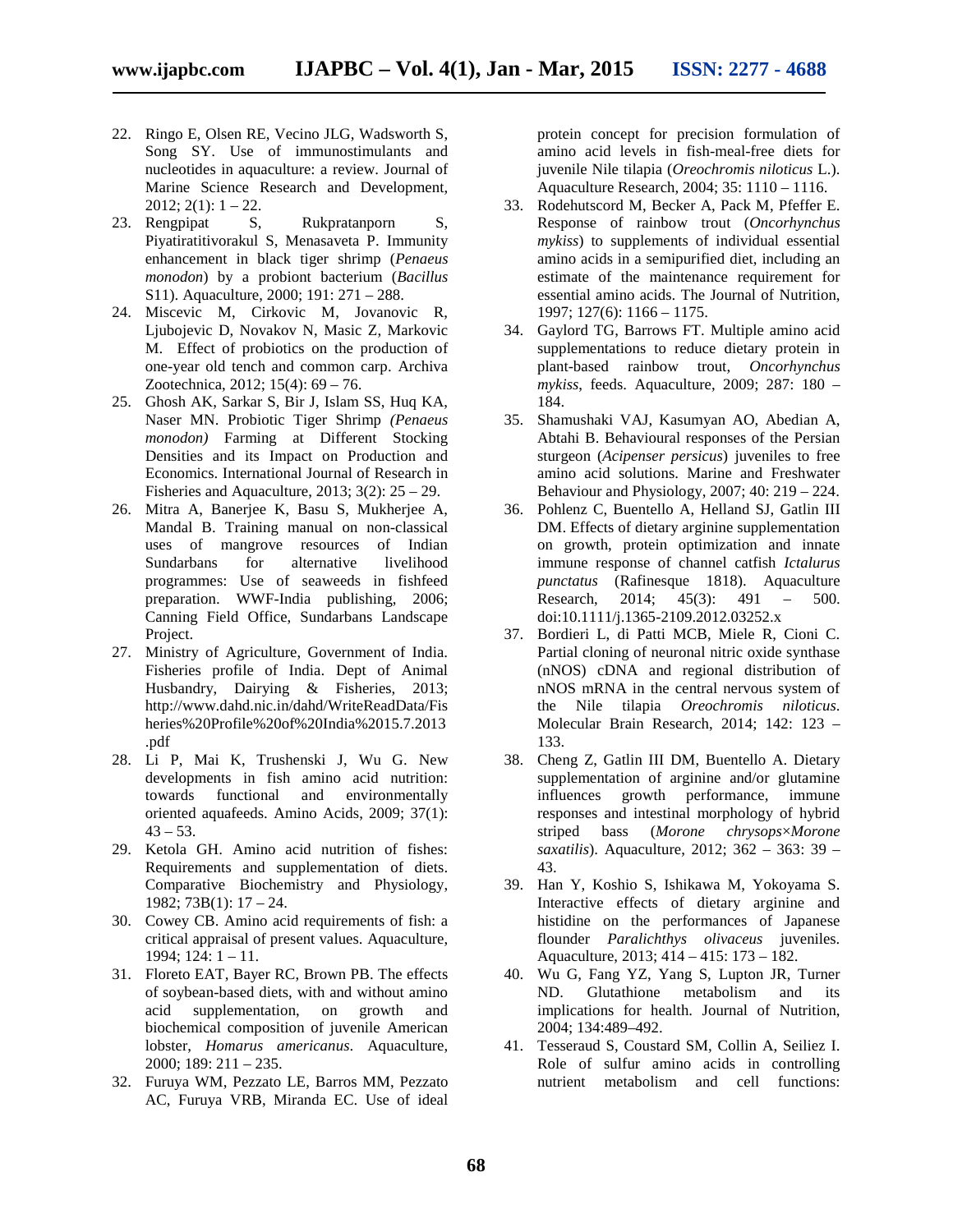implications for nutrition. British Journal of Nutrition, 2009; 101: 1132 – 1139.

- 42. Fox JM, Humes M. Evaluation of Methionine Supplements and Their Use in Grain-based Feeds for *Litopenaeus vannamei*. Journal of the World Aquaculture Society, 2011; 42(5): 676 – 686.
- 43. Lin Y, Zhou X. Dietary glutamine supplementation improves structure and function of intestine of juvenile Jian carp (*Cyprinus carpio* var. Jian). Aquaculture, 2006; 256: 389 – 394.
- 44. Mommsen TP, French CJ, Hochachka PW. Sites and patterns of protein and amino acid utilization during the spawning migration of salmon. Canadian Journal of Zoology, 1980; 58: 1785 – 1799.
- 45. Aksnes A, Mundheim H, Toppe J, Albrektsen S. The effect of dietary hydroxyproline supplementation on salmon (*Salmosalar* L.) fed high plant protein diets. Aquaculture, 2008;  $275: 242 - 249.$
- 46. Liao IC, Liu FG. A brief review of nutritional studies for *Penaeus monodon*. Advances in Tropical Aquaculture, 1989; 9: 355 – 380.
- 47. Chen HY, Leu YT, Roelants I. Quantification of arginine requirements of juvenile marine shrimp, *Penaeus monodon*, using microencapsulated arginine. Marine Biology, 1992; 114: 229 – 233.
- 48. Zhou QC, Wang YL, Wang HL, Tan BP. Dietary threonine requirements of juvenile Pacific white shrimp, *Litopenaeus vannamei*. Aquaculture, 2013; 392 – 395: 142 – 147.
- 49. Hoglund E, Bakke JM, Overli O, Winberg S, Nilsson GE. Suppression of aggressive behaviour in juvenile Atlantic cod (*Gadus morhua*) by L-tryptophan supplementation. Aquaculture, 2005; 249: 525 – 531.
- 50. Tejpal CS, Sumitha EB, Pal AK, Murthy HS, Sahu NP, Siddaiah GM. Effect of dietary supplementation of L-tryptophan on thermal tolerance and oxygen consumption rate in *Cirrhinus mrigala* fingerlings under varied stocking density. Journal of Thermal Biology,  $2014$ ; 41: 59 – 64.
- 51. Dong M, Feng L, Kuang SY, Liu Y, Jiang J, Hu K, Jiang WD, Li SH, Tang L, Zhou XQ. Growth, body composition, intestinal enzyme activities and microflora of juvenile Jian carp (*Cyprinus carpio* var. Jian) fed graded levels of dietary valine. Aquaculture Nutrition, 2013; 19:  $1 - 14.$
- 52. Li P, Gatlin DM. Evaluation of dietary supplementation of -hydroxy- -methylbutyrate

for hybrid striped bass *Morone chrysops* X *Morone saxatilis*. Journal of Applied Aquaculture, 2007; 19: 77 – 88.

- 53. Harpaz S. L-Carnitine and its attributed functions in fish culture and nutrition—a review, Aquaculture, 2005; 249: 3 – 21.
- 54. Pinto W, Figueira L, Dinis MT, Aragao C. How does fish metamorphosis affect aromatic amino acid metabolism? Amino Acids, 2009; 36: 177 – 183.
- 55. Borlognan IG, Coloso RM. Requirements of juvenile milkfish (Chanos chanos Forsskal) for essential amino acids. Journal of Nutrition, 1993; 123(1): 125 – 132.
- 56. Jana SN, Sudesh, Garg SK, Garg SK, Sabhlok VP, Bhatnagar A. Nutritive evaluation of Lysine- and Methionine supplemented raw Vs heat-processed soybean to replace fishmeal as a dietary protein source for grey mullet, *Mugil cephalus*, and milkfish, *Chanos chanos*. Journal of Applied Aquaculture, 2012; 24: 69 – 80.
- 57. Aly SM, Atti NMA, Mohamed MF. Effect of garlic on the survival, growth, resistance and quality of *Oreochromis niloticus*. International Symposium on Tilapia in Aquaculture, 2008; 8:  $277 - 296.$
- 58. Ankri S, Mirelman D. Antimicrobial properties of allicin from garlic. Microbes and Infection, 1999; 1: 125 – 129.
- 59. Militz TA, Southgate PC, Carton, AG, Hutson KS. Dietary supplementation of garlic (Allium sativum) to prevent monogenean infection in aquaculture. Aquaculture, 2013; 408 – 409: 95 – 99.
- 60. Militz TA, Southgate PC, Carton AG, Hutson KS. Efficacy of garlic (*Allium sativum*) extract applied as a therapeutic immersion treatment for Neobenedenia sp. management in aquaculture. Journal of Fish Diseases, 2014; 37(5): 451 – 461.
- 61. Lee JY, Gao Y. Review of the application of garlic, *Allium sativum*, in aquaculture. Journal of the World Aquaculture Society, 2012; 43(4):  $447 - 458$ .
- 62. Direkbusarakom S. Application of medicinal herbs to aquaculture in Asia. Walailak Journal of Science & Technology, 2004; 1(1): 7 – 14
- 63. Nwabueze AA. The effect of garlic (*Allium sativum*) on growth and haematological parameters of *Clarias gariepinus* (Burchell, 1822). Sustainable Agriculture Research, 2012;  $1(2)$ :  $222 - 228$ .
- 64. Xiang X, Liu CZ. Effect of allicin on growth of *Colossoma barchypomum*. Fisheries Science